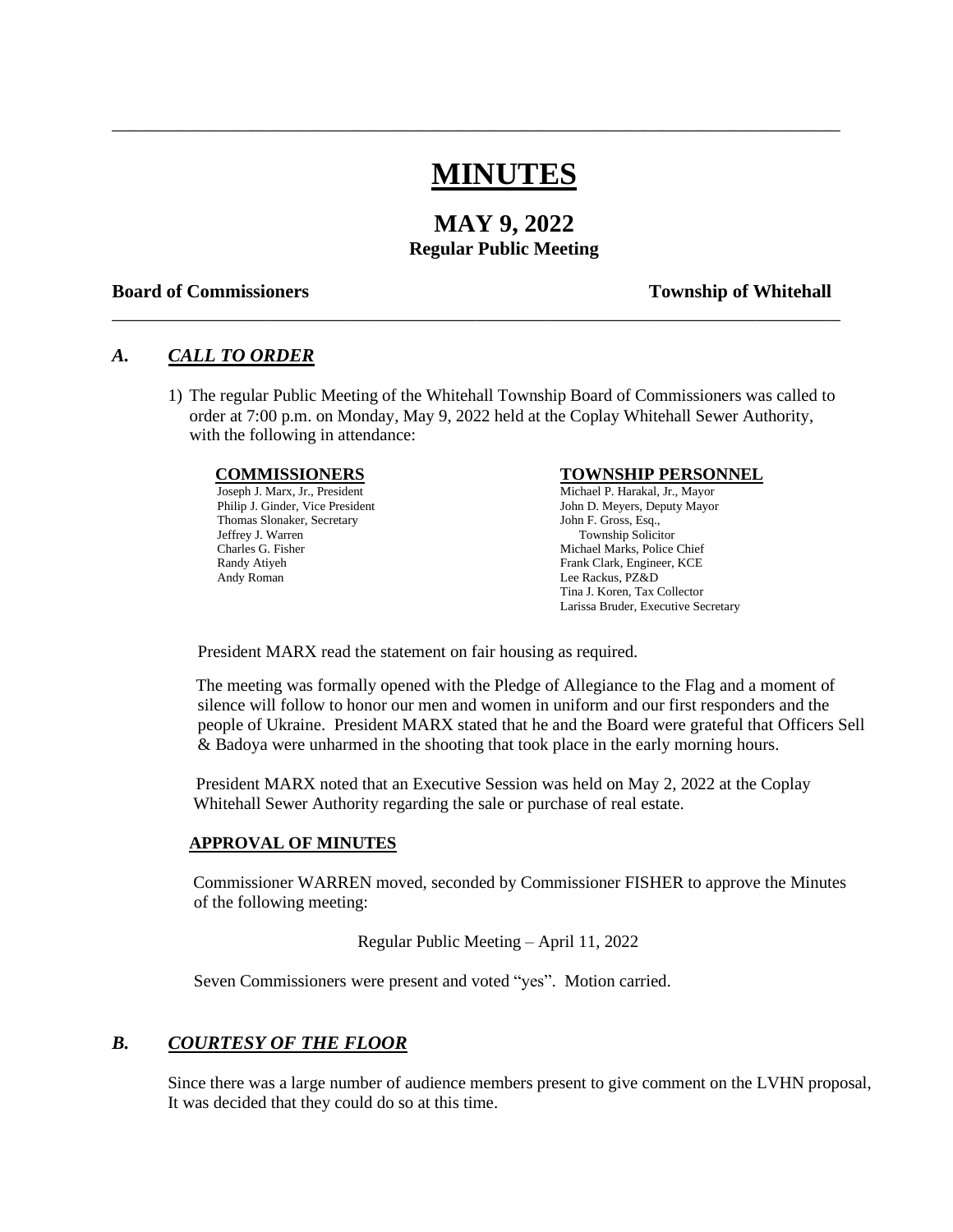Graham SIMMONS, Ed DOUGHERTY and Dan QUAY, all affiliated with the LVHN proposal gave an overview of the proposal which is a health care overlay district on property located on MacArthur Road, located across from the Municipal Building Complex that is now currently zoned residential. The project presently includes a hospital, a medical office building and a behavioral health hospital. The hospital would be a two-story building with 24 beds – generally considered a "community hospital". This proposal would provide close convenient care, instead of 20-25 minute drive to LVHN Cedar Crest or LVHN Muhlenberg. It was also noted that if the first three buildings are successful, further development is planned.

 Bob MATEFF, Chief Executive Officer of Cetronia Ambulance Corps advised that there are 7,000 calls in Whitehall each year and believes the addition of this hospital would benefit patients as they would could get care they need faster and ambulance drivers would be able assist more patients.

 Tim GILBERT, Ed REICHARD and Dale WEHR, residents of Fellowship Community, as well as Laura LONG, Vice President of Independent Living at Fellowship Community, voiced support for the hospital.

 Karen POSHEFKO also a resident at Fellowship Community stated that she was "on the fence" about the proposal. Her concerns are preserving open space, infrastructure costs and the increase in traffic.

 Bill RAVEN, member of Whitehall Chamber of Commerce voiced his support and submitted a letter advising the same from the Chamber.

 Rob PILIGIAN of 415 Oakwood Drive, Whitehall asked the status of Audit for the outgoing Treasurer and also asked the status of the Lehigh Valley Planning Commission seat. Deputy Mayor MEYERS indicated that the firm conducting the Audit will most likely get started end of May to early June. President MARX advised that Mayor HARAKAL will not be reappointed to LVPC and that seat was given to North Whitehall. He had a conversation with Lehigh County Executive, Philip Armstrong in which he stated that there is an open citizen seat, which Commissioner GINDER has kindly volunteered to be considered. The County will vote at their next meeting on Commissioner GINDER's appointment.

 Diane LARIAR and Al EDELMEN of Minsi Trails council stated that there has been an increasing decline in members for scouting and asked the Board to help with any ideas on how to increase membership.

### *C. PUBLIC HEARING AND VOTING ON RESOLUTIONS*

- 1. BILL NO. 10-2022
	- TITLE: AN ORDINANCE AUTHORIZING THE ACCEPTANCE OF PROPOSALS FOR CONSTRUCTION INSPECTION SERVICES PER REQUEST FOR PROPOSALS 22-01, IN ACCORDANCE WITH SECTION 3.20 IN THE HOME RULE CHARTER WHICH REQUIRES AUTHORIZATION OF ACQUISITIONS IN EXCESS OF \$25,000 BY ORDINANCE. (DEVELOPMENT)

President MARX read Bill No. 10-2022 to the Board.

 Commissioner GINDER moved to approve, seconded by Commissioner **ROMAN**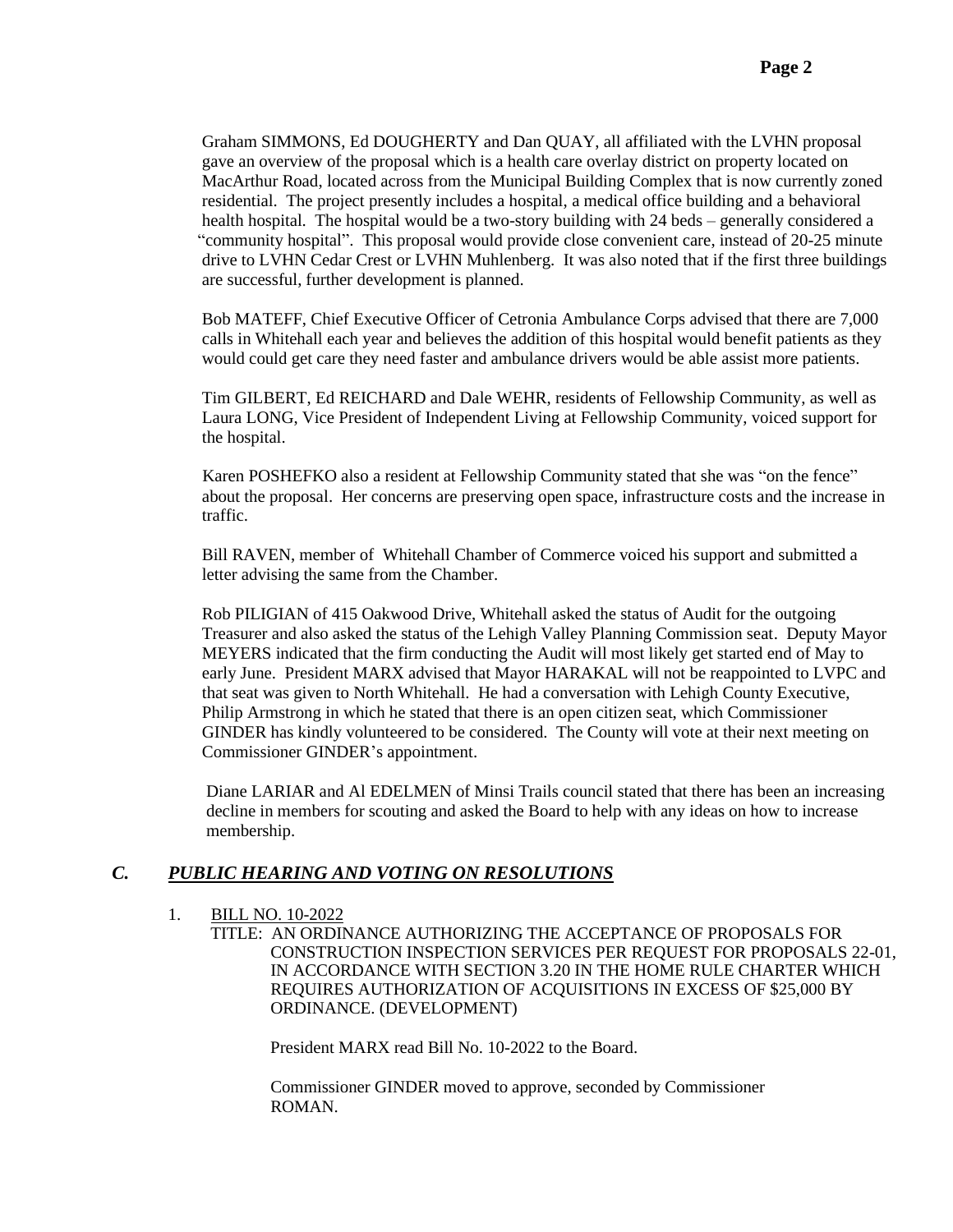Seven Commissioners were present and voting "yes". Bill No. 10-2022 was approved.

#### 2. BILL NO. 14-2022

 TITLE: AN ORDINANCE AUTHORIZING THE ACCEPTANCE OF A PROPOSAL FOR PAVEMENT PRESERVATION WORK, BID 2022-05 FOR THE PUBLIC WORKS BUREAU, IN ACCORDANCE WITH SECTION 3.20 IN THE HOME RULE CHARTER WHICH REQUIRES AUTHORIZATION OF ACQUISITIONS IN EXCESS OF \$25,000 BY ORDINANCE. (PUBLIC WORKS)

President MARX read Bill No. 14-2022 to the Board.

 Commissioner FISHER moved to approve, seconded by Commissioner ATIYEH.

 Seven Commissioners were present and voting "yes". Bill No. 14-2022 was approved.

#### 3. BILL NO. 15-2022

 TITLE: AN ORDINANCE AUTHORIZING THE ACCEPTANCE OF A PROPOSAL FOR PURCHASE OF TWO HURST HP EXTRACTION TOOLS FOR THE FIRE DEPARTMENT, IN ACCORDANCE WITH SECTION 3.20 IN THE HOME RULE CHARTER WHICH REQUIRES AUTHORIZATION OF ACQUISITIONS IN EXCESS OF \$25,000 BY ORDINANCE. (PUBLIC WORKS)

President MARX read Bill No. 15-2022 to the Board.

 Commissioner WARREN moved to approve, seconded by Commissioner ROMAN.

 Seven Commissioners were present and voting "yes". Bill No. 15-2022 was approved.

#### 4. BILL NO. 16-2022 (FIRST HEARING)

 TITLE: AN ORDINANCE OF WHITEHALL TOWNSHIP, LEHIGH COUNTY, COMMONWEALTH OF PENNSYLVANIA, ELECTING TO AMEND ITS NON-UNIFORM PENSION PLAN ADMINISTERED BY THE PENNSYLVANIA MUNICIPAL RETIREMENT SYSTEM PURSUANT TO ARTICLE IV OF THE PENNSYLVANIA MUNICIPAL RETIREMENT LAW; AGREEING TO BE BOUND BY ALL PROVISIONS OF THE PENNSYLVANIA MUNICIPAL RETIREMENT LAW AS AMENDED AND AS APPLICABLE TO MEMBER MUNICIPALITIES. IT IS HEREBY ORDAINED BY WHITEHALL TOWNSHIP, LEHIGH COUNTY.

President MARX read Bill No. 16-2022 to the Board.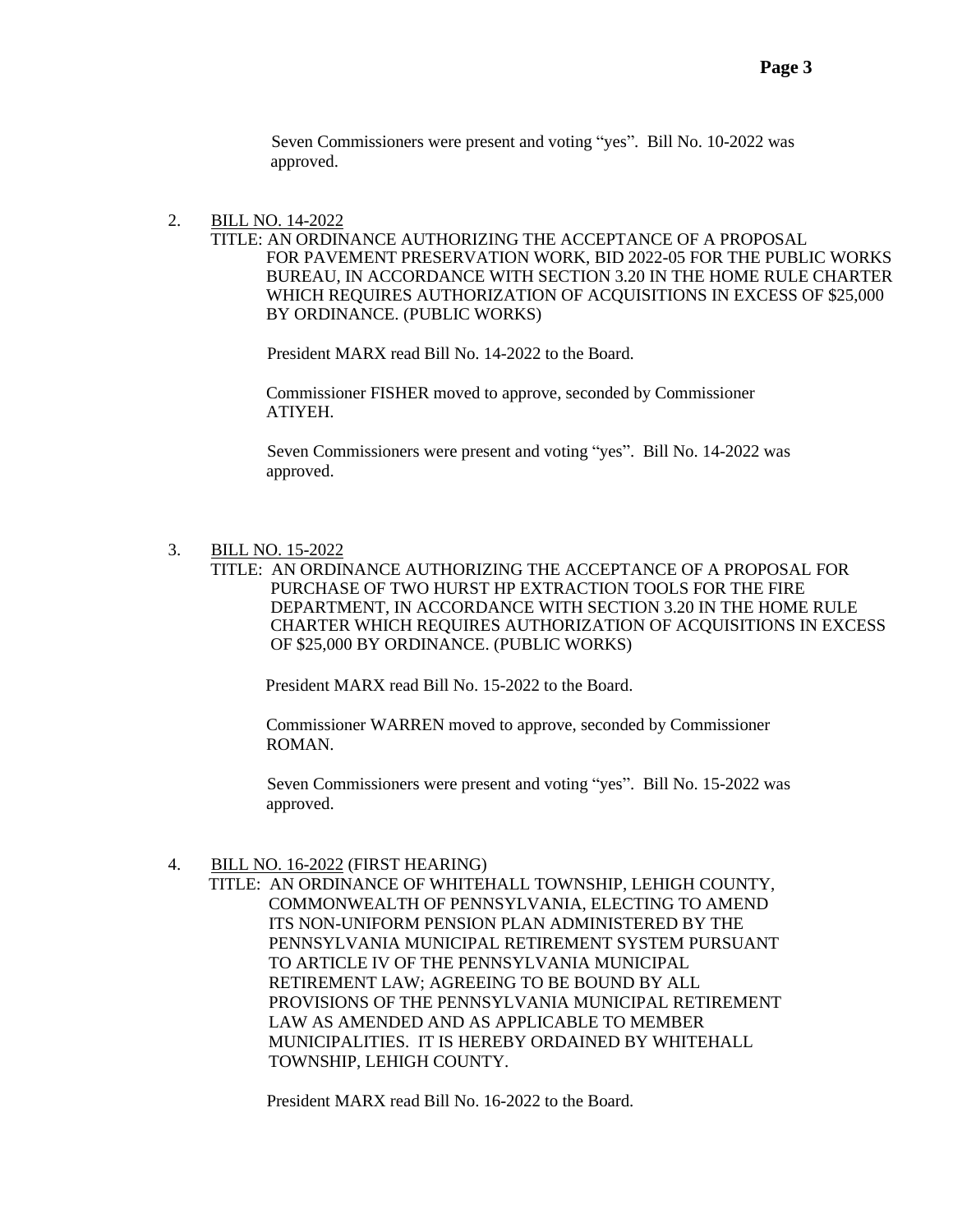## 5. BILL NO. 17-2022

 TITLE: AN ORDINANCE AUTHORIZING THE ACCEPTANCE OF A PROPOSAL FOR PURCHASE OF ONE (1) 2023 DODGE CHARGER VEHICLE AND TWO (2) DODGE DURANGO VEHICLES FOR THE POLICE PATROL DIVISION, IN ACCORDANCE WITH SECTION 3.20 IN THE HOME RULE CHARTER WHICH REQUIRES AUTHORIZATION OF ACQUISITIONS IN EXCESS OF \$25,000 BY ORDINANCE. (POLICE)

President MARX read Bill No. 17-2022 to the Board.

 Commissioner FISHER moved to approve, seconded by Commissioner ATIYEH.

 Seven Commissioners were present and voting "yes". Bill No. 15-2022 was approved.

## *D. PUBLIC HEARING AND VOTING ON RESOLUTIONS*

- 1. RESOLUTION NO. 3202
	- TITLE: A RESOLUTION AUTHORIZING THE PROPER TOWNSHIP OFFICIALS TO APPROVE TD BANK AS THE APPROVED DEPOSITORY AND BANKING INSTITUTION FOR TOWNSHIP FUNDS (ADMIN).

President MARX read Resolution No. 3202 to the Board.

 Commissioner GINDER moved to approve, seconded by Commissioner SLONAKER.

 Seven Commissioners were present and voting "yes". Resolution No. 3202 was approved.

## *OTHER*

1. MOTION - to approve the release of escrow for completed and withdrawn projects, per Deputy Mayor MEYERS memo Dated May 5, 2022.

Seven Commissioners were present and voting "yes". Motion carried.

2. DISCUSSION ITEM: LVHN Zoning Amendment

 Commissioner GINDER, who is Chairman of the Legal & Legislative Committee stated that at the April L&L Meeting and after months of reviewing this request, the committee made a unanimous motion to deny sending the zoning overlay to the Planning Commission. At this time, President MARX called for a motion to send the request to the Planning Commission, but no motion was made. There was general discussion between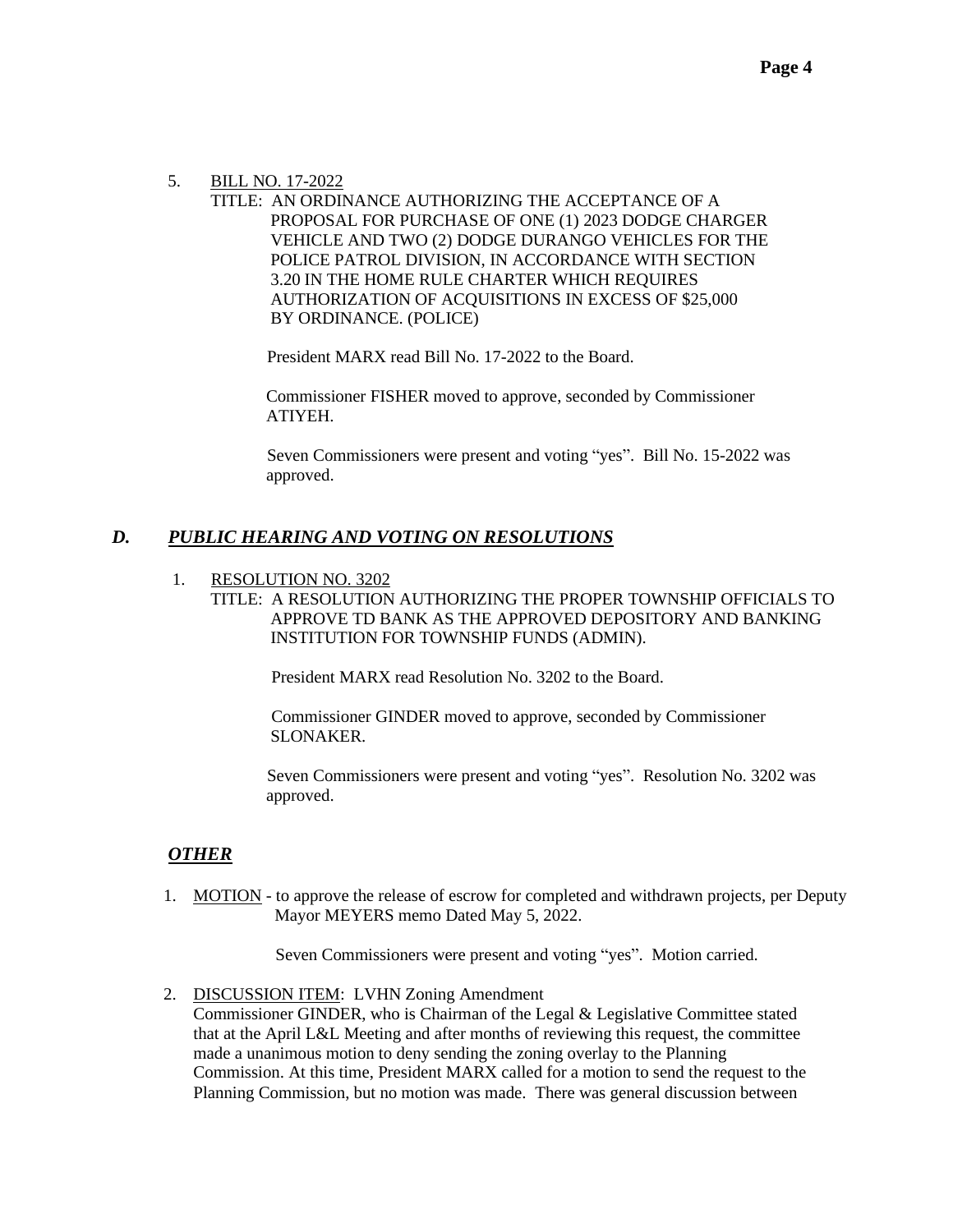the Township's Attorney Jack GROSS and LVHN Associates as to how they can move forward from here.

## *F. REPORTS OF PUBLIC OFFICIALS*

 Commissioner ATIYEH commended the Police Department in the handling of the early morning shooting. He suggested that some type of community event be held for recruiting of any organizations that are in need.

 Commissioner ROMAN announced that with the upcoming election 2 weeks away, Whitehall Township now has a drop box.

 Commissioner WARREN noted he was glad to see a drop off box was available at the Township Building. He commented on the Whitehall Coplay Middle School Heritage Night. The kids did a great job presenting their heritage and community organizations were present. He also added Whitehall landed the Chestnut Street Trailhead Grant for \$320,000 for the trailhead expansion. Lastly, he suggested adding two alternates to the IRT Committee.

 Commissioner FISHER stated the EAC had a very successful cleanup along Jordan Creek. Civil War Weekend was back since 2019 and the turnout was great. Bird boxes are progressing in the Parkway. The Recycling Event took place over the rainy weekend and there was a good turnout early in the day.

 Commissioner SLONAKER asked for an update on the extension of the turnlane in front of WAWA. Mr. CLARK noted that he has been checking with PennDOT and they have not forwarded a time frame. Also addressed was an update on the Mechanicsville Road sidewalks which is with PennDOT R/W Dept. being reviewed.

 Commissioner GINDER asked that a list of Park & Playground Officers and their financials be supplied to the Board, as well as list of our Township Police Officers, Volunteer Fire Fighters and their assigned stations and Fireman's Relief Officers. He verified with Jack MEYERS that the Firefighters Tax Refund program is up and running.

 President MARX noted that work is being done at the Memorials in the Township for the events for Memorial Day. He also advised that Student Government Day is back and will be held on Wednesday June 1<sup>st</sup>. He asked for any board member that is available to be present for the mock Board meeting that will be held with the students that day. President MARX asked the Mayor to refrain from commenting on legislative matters.

 Mayor HARAKAL stated that he met with area Police Chief's and local legislators regarding the dirt bike issue that has been plaguing area communities. The Police Department is evaluating the ABLE program (Active Bystandership for Law Enforcement) which gives officers the tools and skills they need to perform an intervention. He has been involved with interviews being held for open positions in Tax and Administrative offices. He has also been working with the Whitehall Chamber and Tony Cocca preparing for the Heritage Day Festival on June 25<sup>th</sup>.

Treasurer KOREN advised that she submitted the monthly report which was more extensive as she